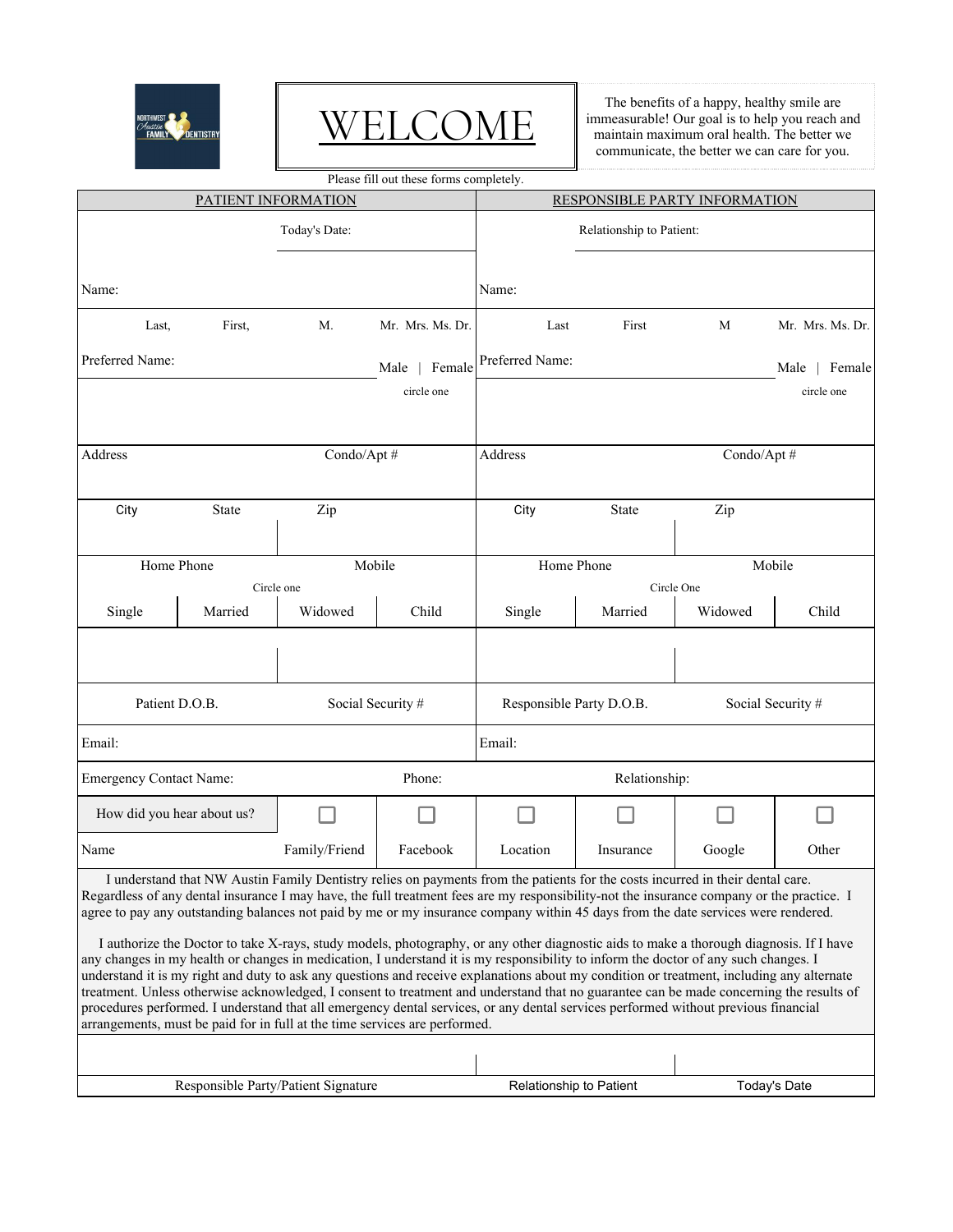| <b>DENTAL HISTORY</b>                                                                                                |                                                                                                            |                |                 |                  |  |  |
|----------------------------------------------------------------------------------------------------------------------|------------------------------------------------------------------------------------------------------------|----------------|-----------------|------------------|--|--|
| Last routine dental visit:<br>Date of most recent x-rays:                                                            |                                                                                                            |                |                 |                  |  |  |
| Do you currently have a dental concern/problem? Please explain.                                                      |                                                                                                            |                |                 |                  |  |  |
| Please check one of the following: I routinely see my dentist every:                                                 | $3 \text{ mo}$                                                                                             | 6 mo           | $12 \text{ mo}$ | Not often        |  |  |
| If you are a new patient, would you like us to request your most recent records from your previous dentist?          |                                                                                                            |                |                 |                  |  |  |
|                                                                                                                      |                                                                                                            |                |                 |                  |  |  |
| Name:                                                                                                                | Phone:                                                                                                     |                |                 |                  |  |  |
| How would you rate the condition of your oral health?                                                                | Excellent                                                                                                  | Good           | Fair            | Poor             |  |  |
| Please answer yes or no to the following:                                                                            |                                                                                                            |                | <b>YES</b>      | $\underline{NO}$ |  |  |
| PERSONAL HISTORY                                                                                                     |                                                                                                            |                |                 |                  |  |  |
| 1. Are you fearful of dental treatment? How fearful on a scale of 1(least) to 10 (most)                              |                                                                                                            |                |                 |                  |  |  |
| 2. Have you had an unfavorable dental experience?                                                                    |                                                                                                            |                |                 |                  |  |  |
| 3. Have you ever had complications from past dental treatment?                                                       |                                                                                                            |                |                 |                  |  |  |
| 4. Have you ever had trouble getting numb or had any reactions to local anesthetic?                                  |                                                                                                            |                |                 |                  |  |  |
| 5. Did you ever have braces, orthodontic treatment or had your bite adjusted?                                        |                                                                                                            |                |                 |                  |  |  |
| 6. Have you had any teeth removed?                                                                                   |                                                                                                            |                |                 |                  |  |  |
| <b>GUM AND BONE</b>                                                                                                  |                                                                                                            |                |                 |                  |  |  |
| 7. Do your gums bleed or are they painful when brushing or flossing?                                                 |                                                                                                            |                |                 |                  |  |  |
| 8. Have you ever been treated for gum disease or been told you have lost bone around your teeth?                     |                                                                                                            |                |                 | 0000<br>000      |  |  |
| 9. Have you ever noticed an unpleasant taste or odor in your mouth?                                                  |                                                                                                            |                |                 |                  |  |  |
| 10. Is there anyone with a history of periodontal disease in your family?                                            |                                                                                                            |                |                 |                  |  |  |
| 11. Have you ever experienced gum recession?                                                                         |                                                                                                            |                |                 |                  |  |  |
| 12. Have you ever had any teeth become loose on their own (without injury), or do you have difficulty eating?        |                                                                                                            |                |                 |                  |  |  |
| 13. Have you experienced a burning sensation in your mouth?                                                          |                                                                                                            |                |                 |                  |  |  |
| <b>TOOTH STRUCTURE</b>                                                                                               |                                                                                                            |                |                 |                  |  |  |
| 14. Have you had any cavities within the past 3 years?                                                               |                                                                                                            |                |                 |                  |  |  |
|                                                                                                                      | 15. Does the amount of saliva in your mouth seem too little or do you have difficulty swallowing any food? |                |                 |                  |  |  |
| 16. Do you feel or notice any holes on any of your teeth?                                                            |                                                                                                            |                |                 |                  |  |  |
| 17. Are any of your teeth sensitive to hot, cold, biting, sweets, or avoid brushing any part of your mouth?          |                                                                                                            |                |                 |                  |  |  |
| 18. Do you have grooves or notches on your teeth near the gumline?                                                   |                                                                                                            |                |                 |                  |  |  |
| 19. Have you ever broken teeth, chipped teeth, or had a toothache or cracked filling?                                |                                                                                                            |                |                 |                  |  |  |
| 20. Do you frequently get food caught between any teeth?                                                             |                                                                                                            |                |                 |                  |  |  |
| <b>BITE AND JAW JOINT</b>                                                                                            |                                                                                                            |                |                 |                  |  |  |
| 21. Do you have problems with your jaw joint? (pain, sounds, limited opening, locking, popping)                      |                                                                                                            |                |                 |                  |  |  |
| 22. Do you feel like your lower jaw is being pushed back when you bite your teeth together?                          |                                                                                                            |                |                 |                  |  |  |
| 23. Do you avoid or have difficulty chewing gum, carrots, nuts, bagels, baguettes, protein bars, or other dry foods? |                                                                                                            | <b>Doopper</b> |                 |                  |  |  |
| 24. Have your teeth changed in the last 5 years, become shorter, thinner, or worn?                                   |                                                                                                            |                |                 |                  |  |  |
| 25. Are your teeth crowding or developing spaces?                                                                    |                                                                                                            |                |                 |                  |  |  |
| 26. Do you have more than one bite and squeeze to make your teeth fit together?                                      |                                                                                                            |                |                 |                  |  |  |
| 27. Do you chew ice, bite your nails, use your teeth to hold objects, or have any other oral habits?                 |                                                                                                            |                |                 |                  |  |  |
| 28. Do you clench your teeth in the daytime?                                                                         |                                                                                                            |                |                 |                  |  |  |
| 29. Do you have any problems with sleep or wake up with an awareness of your teeth?                                  |                                                                                                            |                |                 |                  |  |  |
| 30. Do you wear or have you ever worn a bite appliance?                                                              |                                                                                                            |                |                 |                  |  |  |
| <b>SMILE CHARACTERISTICS</b>                                                                                         |                                                                                                            |                |                 |                  |  |  |
| 31. Is there anything about the appearance of your teeth that you would like to change?                              |                                                                                                            |                |                 |                  |  |  |
| 32. Do you like your smile?                                                                                          |                                                                                                            |                |                 |                  |  |  |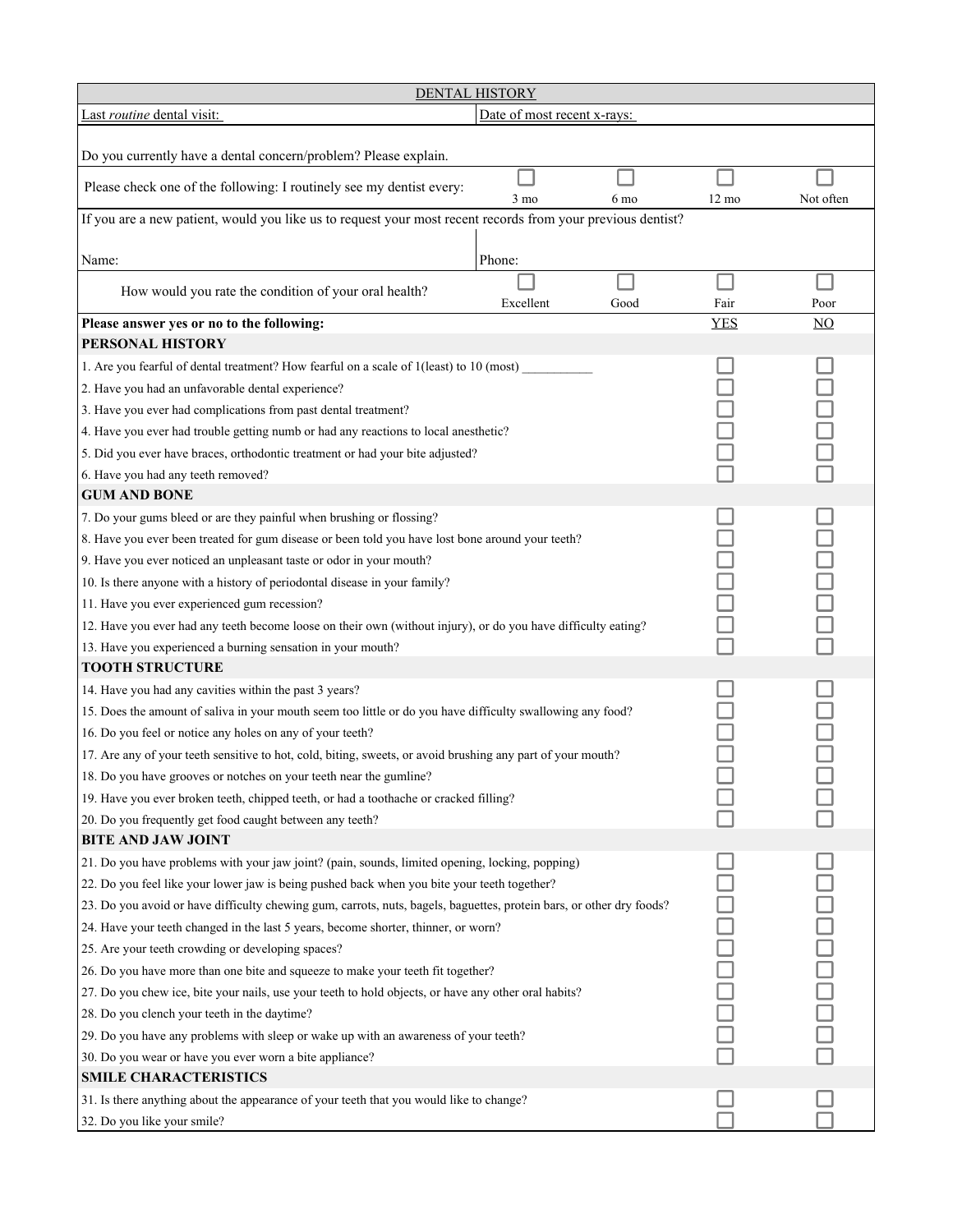|                                                                               |                                                      |      |                                  | <b>MEDICAL HISTORY</b>                                                                                                                                                                                                                                                            |                                           |                       |                                    |  |
|-------------------------------------------------------------------------------|------------------------------------------------------|------|----------------------------------|-----------------------------------------------------------------------------------------------------------------------------------------------------------------------------------------------------------------------------------------------------------------------------------|-------------------------------------------|-----------------------|------------------------------------|--|
|                                                                               | Your current physical health is:                     |      |                                  | Name & Phone of Physician:                                                                                                                                                                                                                                                        |                                           |                       |                                    |  |
|                                                                               |                                                      |      |                                  |                                                                                                                                                                                                                                                                                   |                                           |                       |                                    |  |
| Excellent                                                                     | Good                                                 | Fair | Poor                             | Last Exam Date:                                                                                                                                                                                                                                                                   |                                           |                       | Do you wish to speak to the doctor |  |
|                                                                               | Are you currently under the care                     |      |                                  |                                                                                                                                                                                                                                                                                   |                                           | privately? Y or N     |                                    |  |
|                                                                               | of a physician?                                      | Yes  | No                               |                                                                                                                                                                                                                                                                                   |                                           | Medications           |                                    |  |
| If yes, please explain:                                                       |                                                      |      |                                  |                                                                                                                                                                                                                                                                                   | Are you now taking any of the following:  |                       |                                    |  |
|                                                                               |                                                      |      |                                  |                                                                                                                                                                                                                                                                                   | Diet Pills                                |                       | Supplements                        |  |
|                                                                               |                                                      |      |                                  |                                                                                                                                                                                                                                                                                   | Vitamin E                                 |                       | Aspirin                            |  |
| Have you had any illness, operation or been hospitalized in the past 5 years? |                                                      |      |                                  | Fish Oil                                                                                                                                                                                                                                                                          |                                           | <b>Sleeping Pills</b> |                                    |  |
|                                                                               |                                                      |      |                                  |                                                                                                                                                                                                                                                                                   | <b>Blood Thinners</b>                     |                       | Tranquilizers                      |  |
|                                                                               |                                                      |      |                                  | such as:                                                                                                                                                                                                                                                                          | Coumadin, Plavix, Bisphosphonates         |                       |                                    |  |
| For Women:                                                                    |                                                      | Yes  | No                               |                                                                                                                                                                                                                                                                                   | Are you allergic to any of the following: |                       |                                    |  |
|                                                                               | Are you taking birth control pills?                  |      |                                  |                                                                                                                                                                                                                                                                                   | Penicillin                                |                       | Codeine                            |  |
| Are you pregnant?                                                             |                                                      |      |                                  |                                                                                                                                                                                                                                                                                   | Aspirin                                   |                       | Latex                              |  |
| Are you nursing?                                                              |                                                      |      |                                  |                                                                                                                                                                                                                                                                                   | Erythromycin                              |                       | Anesthetics                        |  |
|                                                                               | Please check any of the following that apply to you: |      |                                  |                                                                                                                                                                                                                                                                                   | Tetracycline                              |                       | Bleach                             |  |
|                                                                               | Heart Attack/Stroke                                  |      | Epilepsy/Seizures                |                                                                                                                                                                                                                                                                                   | Sulfa Drugs                               |                       | Eggs/Yolk                          |  |
|                                                                               | Cancer/Chemo                                         |      | <b>Fainting Spells</b>           |                                                                                                                                                                                                                                                                                   | Soy                                       |                       | Other (list below)                 |  |
|                                                                               | <b>Radiation Treatment</b>                           |      | <b>Diabetes</b>                  | Other:                                                                                                                                                                                                                                                                            |                                           |                       |                                    |  |
|                                                                               | <b>Rheumatic Fever</b>                               |      | Tuberculosis                     |                                                                                                                                                                                                                                                                                   |                                           |                       |                                    |  |
|                                                                               | <b>HIV/AIDS</b>                                      |      | Drug Abuse                       |                                                                                                                                                                                                                                                                                   |                                           |                       |                                    |  |
|                                                                               | <b>Heart Surgery</b>                                 |      | Alcohol Abuse                    |                                                                                                                                                                                                                                                                                   |                                           |                       |                                    |  |
|                                                                               | Pacemaker                                            |      | Ulcers/Colitis                   |                                                                                                                                                                                                                                                                                   |                                           |                       |                                    |  |
|                                                                               | Heart Murmur                                         |      | Asthma                           |                                                                                                                                                                                                                                                                                   |                                           | <b>Family History</b> |                                    |  |
|                                                                               | Mitral Valve Prolapse                                |      | Difficulty<br><b>Breathing</b>   | Have genetic members of your family had:                                                                                                                                                                                                                                          |                                           |                       |                                    |  |
|                                                                               | Congenital Heart<br>Defect                           |      | Emphysema                        |                                                                                                                                                                                                                                                                                   | <b>Diabetes</b>                           |                       | <b>Tooth Loss</b>                  |  |
|                                                                               | Artificial Joints                                    |      | Shingles                         |                                                                                                                                                                                                                                                                                   | High Blood<br>Pressure                    |                       | Mental Health<br>Problems          |  |
|                                                                               | <b>Artificial Valves</b>                             |      | Hepatitis                        |                                                                                                                                                                                                                                                                                   | <b>Heart Disease</b>                      |                       | Cancer                             |  |
|                                                                               | Sinus Problems/Hay<br>fever                          |      | Anemia                           |                                                                                                                                                                                                                                                                                   |                                           |                       |                                    |  |
|                                                                               | Fever Blisters                                       |      | <b>Blood Transfusion</b>         |                                                                                                                                                                                                                                                                                   |                                           |                       |                                    |  |
|                                                                               | High/Low Blood<br>Pressure                           |      | Hemophilia/Abnor<br>mal Bleeding | Although dental providers primarily treat the area in and around your<br>mouth, your mouth is a part of your entire body. Health problems<br>that you may have or medications that you may be taking, could<br>have an important interrelationship with the care that you will be |                                           |                       |                                    |  |
|                                                                               | Severe/Frequent<br>Headaches                         |      | Venereal Disease                 |                                                                                                                                                                                                                                                                                   |                                           |                       |                                    |  |
|                                                                               | Gallbladder Trouble                                  |      | Glaucoma                         | receiving. Thank you for answering the following questions. The                                                                                                                                                                                                                   |                                           |                       |                                    |  |
|                                                                               | Kidney Problems                                      |      | <b>Blood Thinners</b>            | answers are for our records only and we will keep your files                                                                                                                                                                                                                      |                                           |                       |                                    |  |
|                                                                               | Prosthetic/Implant                                   |      | High Cholesterol                 | confidential.                                                                                                                                                                                                                                                                     |                                           |                       |                                    |  |
|                                                                               | <b>Thyroid Troubles</b>                              |      | Dialysis                         |                                                                                                                                                                                                                                                                                   |                                           |                       |                                    |  |
|                                                                               | Osteporosis                                          |      | <b>Contagious Diseases</b>       |                                                                                                                                                                                                                                                                                   |                                           |                       |                                    |  |
|                                                                               | Snoring/Sleep Apnea                                  |      | Pneumonia/Bronchi<br>tis         | Patient Printed Name:                                                                                                                                                                                                                                                             |                                           |                       |                                    |  |
|                                                                               | Fatigue/Night Sweats                                 |      | Tobacco/Smoke                    |                                                                                                                                                                                                                                                                                   | Responsible Party/Patient Signature:      |                       |                                    |  |
|                                                                               | Tumor/Growth                                         |      | Dieting                          |                                                                                                                                                                                                                                                                                   |                                           |                       |                                    |  |
|                                                                               | Anxiety                                              |      | Depression                       | Relationship to Patient:                                                                                                                                                                                                                                                          |                                           |                       |                                    |  |
| Other (please explain):                                                       |                                                      |      |                                  |                                                                                                                                                                                                                                                                                   |                                           |                       |                                    |  |
|                                                                               |                                                      |      |                                  |                                                                                                                                                                                                                                                                                   |                                           |                       |                                    |  |
|                                                                               |                                                      |      |                                  | Today's Date:                                                                                                                                                                                                                                                                     |                                           |                       |                                    |  |